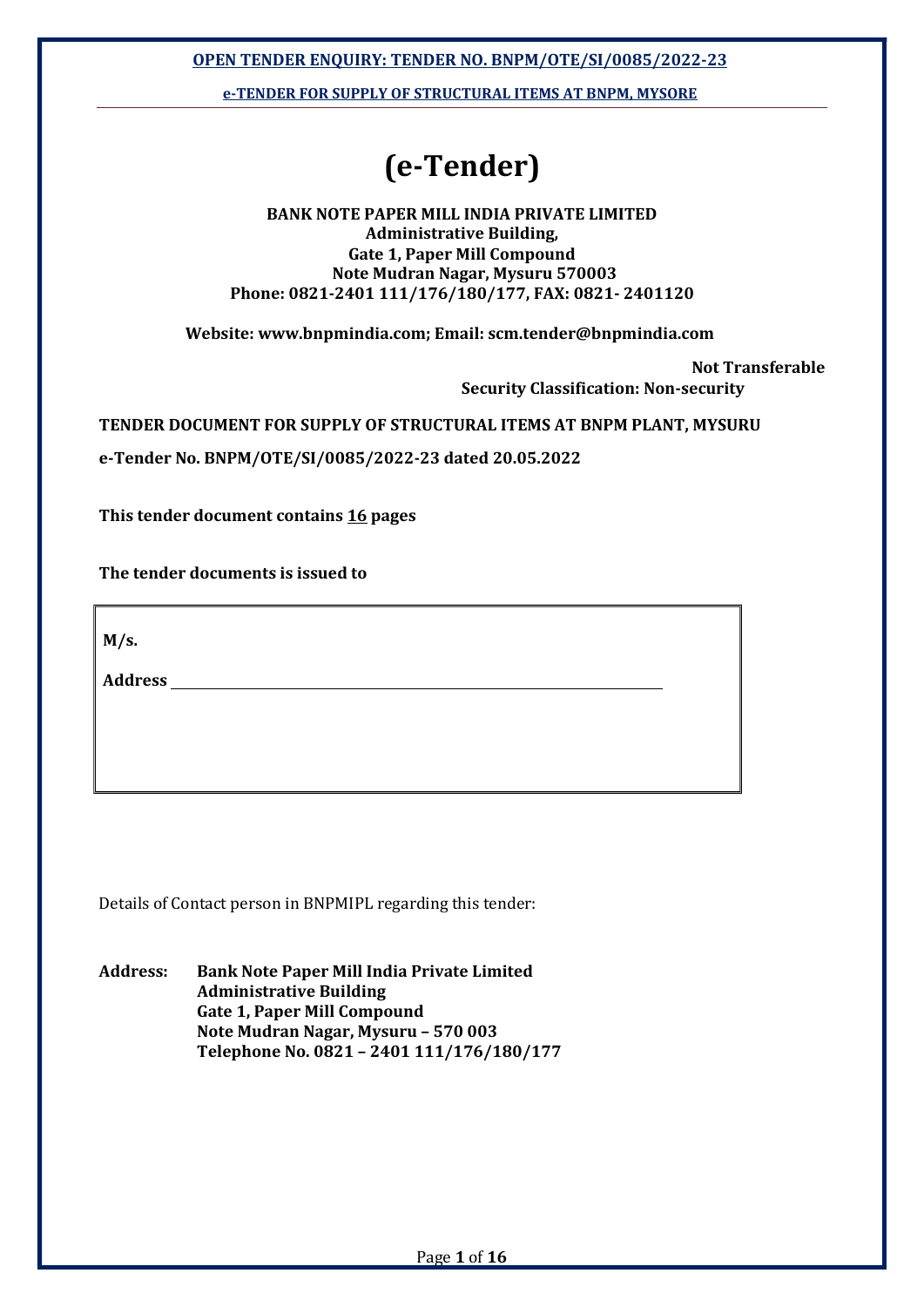#### OPEN TENDER ENQUIRY: TENDER NO. BNPM/OTE/SI/0085/2022-23

#### e-TENDER FOR SUPPLY OF STRUCTURAL ITEMS AT BNPM, MYSORE

## List of Contents

| <b>Section I</b>   | Notice Inviting Tender              | Enclosed |
|--------------------|-------------------------------------|----------|
| <b>Section II</b>  | <b>Terms and Conditions</b>         | Enclosed |
| <b>Section III</b> | <b>Technical Specifications</b>     | Enclosed |
| <b>Section IV</b>  | <b>Quality Control Requirements</b> | Enclosed |
| <b>Section V</b>   | <b>Declarations</b>                 |          |
|                    | Annexure $-A$                       | Enclosed |
|                    | Annexure -B                         | Enclosed |
|                    | Annexure - C                        | Enclosed |
| <b>Section VI</b>  | Price Bid format                    | Enclosed |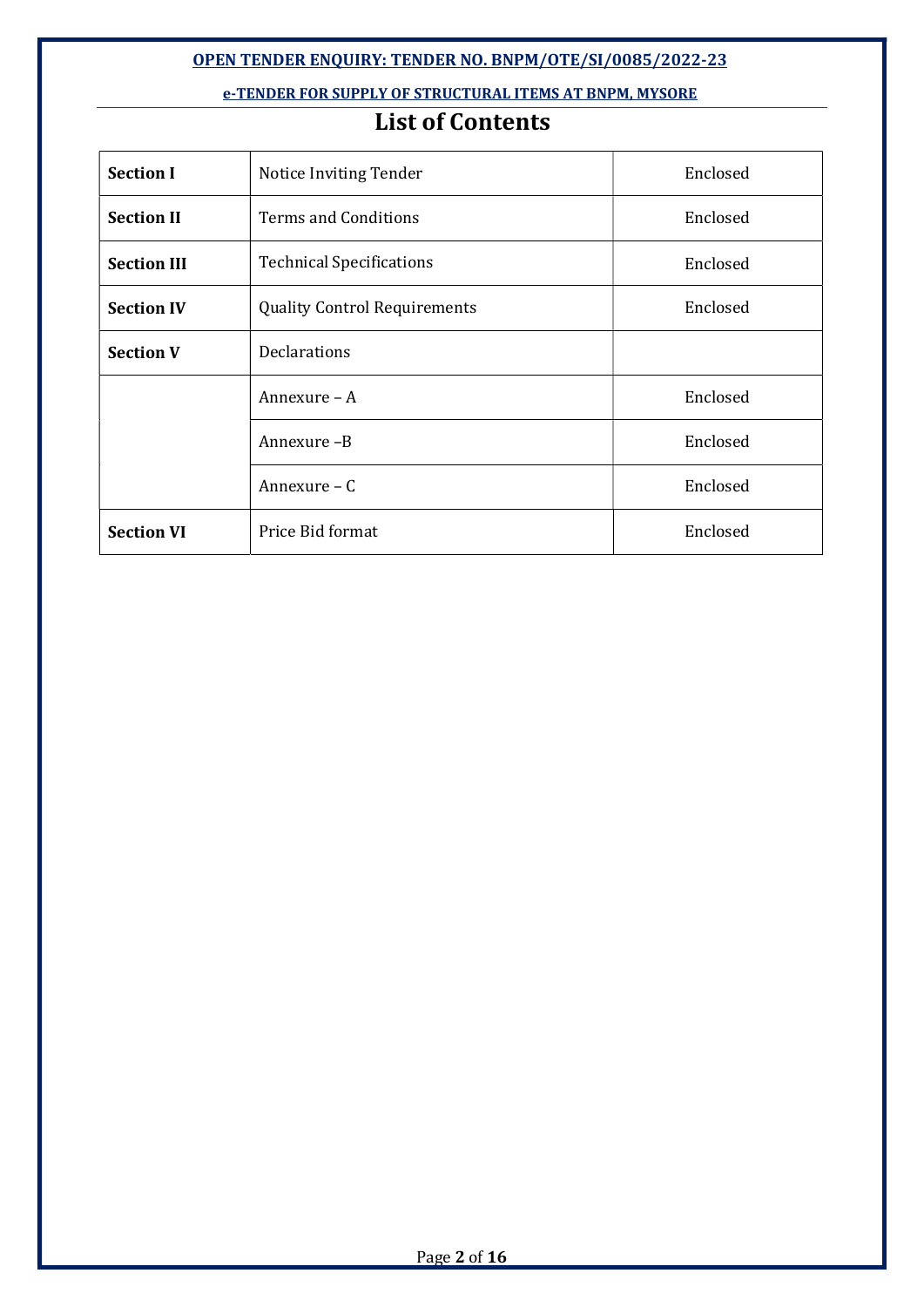| <b>Sched</b><br>ule<br>No. | <b>Brief Description of Goods / Services</b>             | <b>UOM</b> | Requi<br>red<br>Quan<br>tity | $EMD**$    | <b>Remarks</b>       |
|----------------------------|----------------------------------------------------------|------------|------------------------------|------------|----------------------|
|                            | C-channel, Size: 75 x40 x 4.8 mm, MOC : MS               | Kgs        | 300                          |            |                      |
| 2                          | MS Channel 100 x 50 x 5                                  | Kgs        | 402                          |            |                      |
| 3                          | C - channel, Size: 125 x65 x 5.3 mm, MOC : MS            | <b>Kgs</b> | 393                          |            | <b>Refer Section</b> |
| 4                          | MS Angle 25x25x3mm                                       | Kgs        | 33                           |            | – III for            |
| 5                          | L" angle, Size: $40 \times 40 \times 6$ mm, MOC: MS      | Kgs        | 210                          | Rs.4,800/- | Technical            |
| 6                          | MS Angle (50x50x6)mm                                     | Kgs        | 270                          |            | specifications       |
| 7                          | L" angle, Size: $75x 75x 8$ mm, MOC: MS,                 | <b>Kgs</b> | 161                          |            |                      |
| 8                          | L" angle, Size: $100 \times 100 \times 10$ mm, MOC : MS, | Kgs        | 269                          |            |                      |
| 9                          | - Beam (ISLB), Size: 75 x 50 x 3.7 mm, MOC: MS           | Kgs        | 73                           |            |                      |
| 10                         | - Beam (ISMB), Size: 100 x 50 x 4.7 mm, MOC: MS          | <b>Kgs</b> | 107                          |            |                      |
|                            |                                                          |            |                              |            |                      |

## SECTION I : NOTICE INVITING TENDER

#### 1. E-tenders are invited from eligible and qualified tenderers for supply of following goods :

\*\*For MSE Bidders: Submission of EMD is exempted for Micro and small enterprises (MSEs) as per the Public Procurement Policy for MSEs Order, 2012. MSEs should be registered and also will continue to remain registered during the tender validity period with District Industries Centre (DIC) or Khadi and Village Industries Commission (KVIC) or Khadi and Industries Board (KVIB) or Coir Board or National Small Industries Commission (NSIC) or Directorate of Handicrafts and Handlooms or UDYAM Registered or Any other body specified by Ministry of MSME. Document: Valid NSIC / KVIC / KVIB / DIC / UDYAM Registration certificate and Bid Security Declaration as per Annexure C is to be submitted by MSE bidders for EMD exemption. For Non MSE bidders: Declaration for being non MSE and confirmation for submission of EMD may be submitted.

| Type of Tender (Two Bid / PQB / EOI / RC /<br>Development / Indigenization / Disposal of<br>Scrap / Security item etc. | <b>Two Bid System</b><br>(Part-I Techno-commercial bid & Part-II Financial<br>/Price Bid) |  |  |  |  |  |  |
|------------------------------------------------------------------------------------------------------------------------|-------------------------------------------------------------------------------------------|--|--|--|--|--|--|
| <b>Tender Processing Fee</b>                                                                                           | Rs. $250/- +$ taxes (to be paid online)                                                   |  |  |  |  |  |  |
| Bid submission mode                                                                                                    | e-tendering<br>Online<br>Through<br>portal<br>www.tenderwizard.com/BNP.                   |  |  |  |  |  |  |
| Closing date and time for receipt of tenders                                                                           | 09.06. 2022, 1400 Hrs.                                                                    |  |  |  |  |  |  |

- 1. Interested bidders may obtain further information about this requirement from the above office selling the documents. They may also visit our website www.tenderwizard.com/BNP mentioned above for further details.
- 2. Aspiring Bidders/Contractors who have not registered in e-tendering should register through the website E – Tendering (www.tenderwizard.com/BNP) for participating in the Online Tenders. The registration charges will be Rs. 500/- plus applicable taxes (per year) which needs to be paid through electronic mode only.
- 3. For details, registration and e-payment, please visit e-tendering website www.tenderwizard.com/BNP or contact KEONICS help desk @ 080-40482000.
- 4. The NIT Form with standard tender documents will be accessible in the e-Tendering website (viz www.tenderwizard.com/BNP).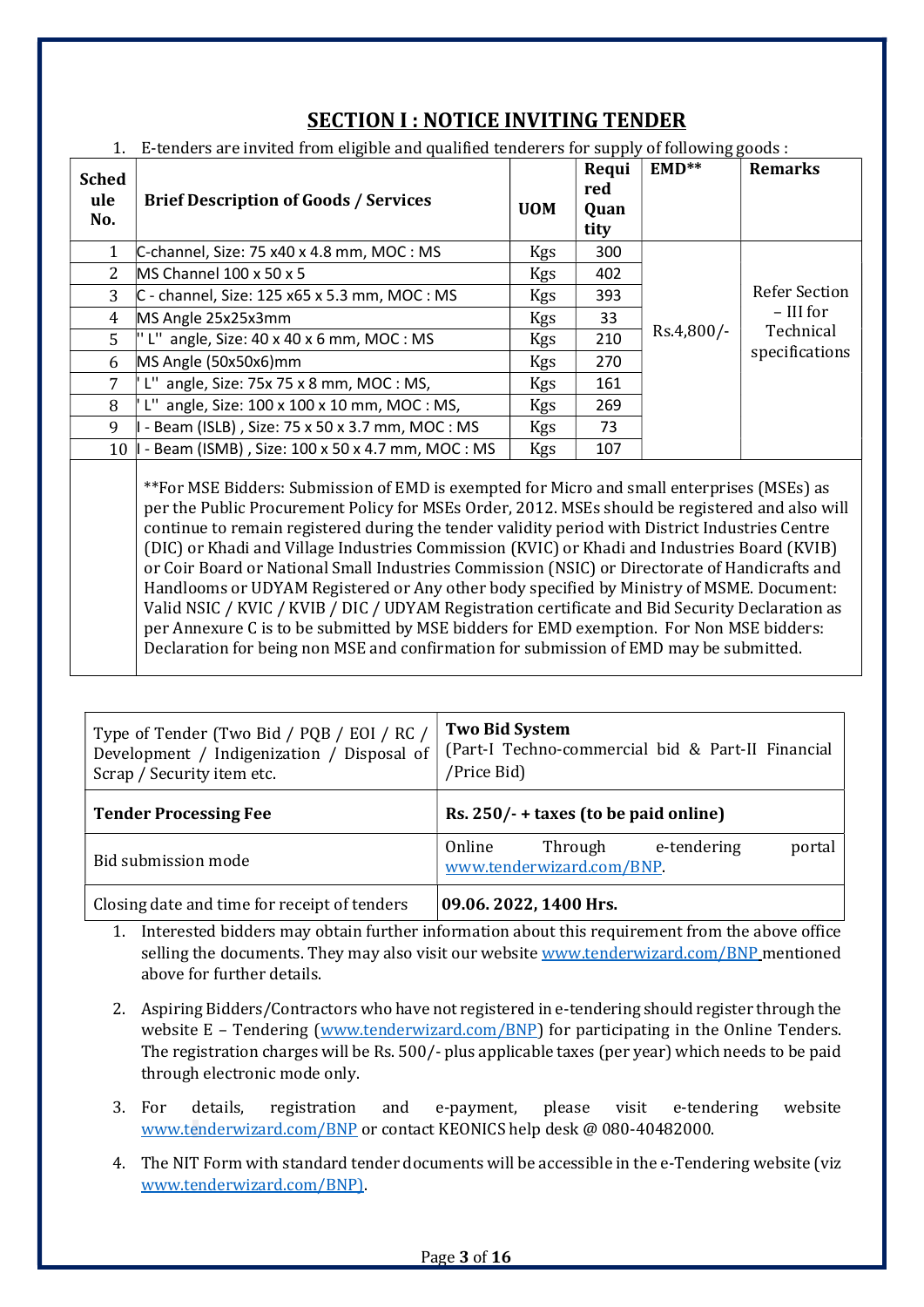- 5. Class III Digital Signature Certificate (DSC) is mandatory to participate in e-Tenders. Participating bidders/Contractors have to make sure that they have the valid DSC. If not, they can procure from any of the firm as approved by CCA.
- 6. The tenderer shall satisfy BNPMIPL that they are competent and authorized to submit tender and/or to enter into a legally binding contract with the BNPMIPL. To this effect, any person giving a tender shall render documentary evidence that his signature on the tender submitted by him is legally binding upon himself, his firm or company as the case may be
- 7. For those tenderers whose technical bids do not satisfy the eligibility criteria, their financial Bids will not be opened.
- 8. In the event of any of the above mentioned dates being declared as a holiday/ closed day for the purchase organization, the tenders will be sold / received / opened on the next working day at the appointed time.
- 9. BNPM reserves the right to cancel the tender at any stage without assigning the reasons thereof.
- 10. The tender documents are not transferable.

Yours faithfully,

For and on behalf of BNPMIPL

Assistant General Manager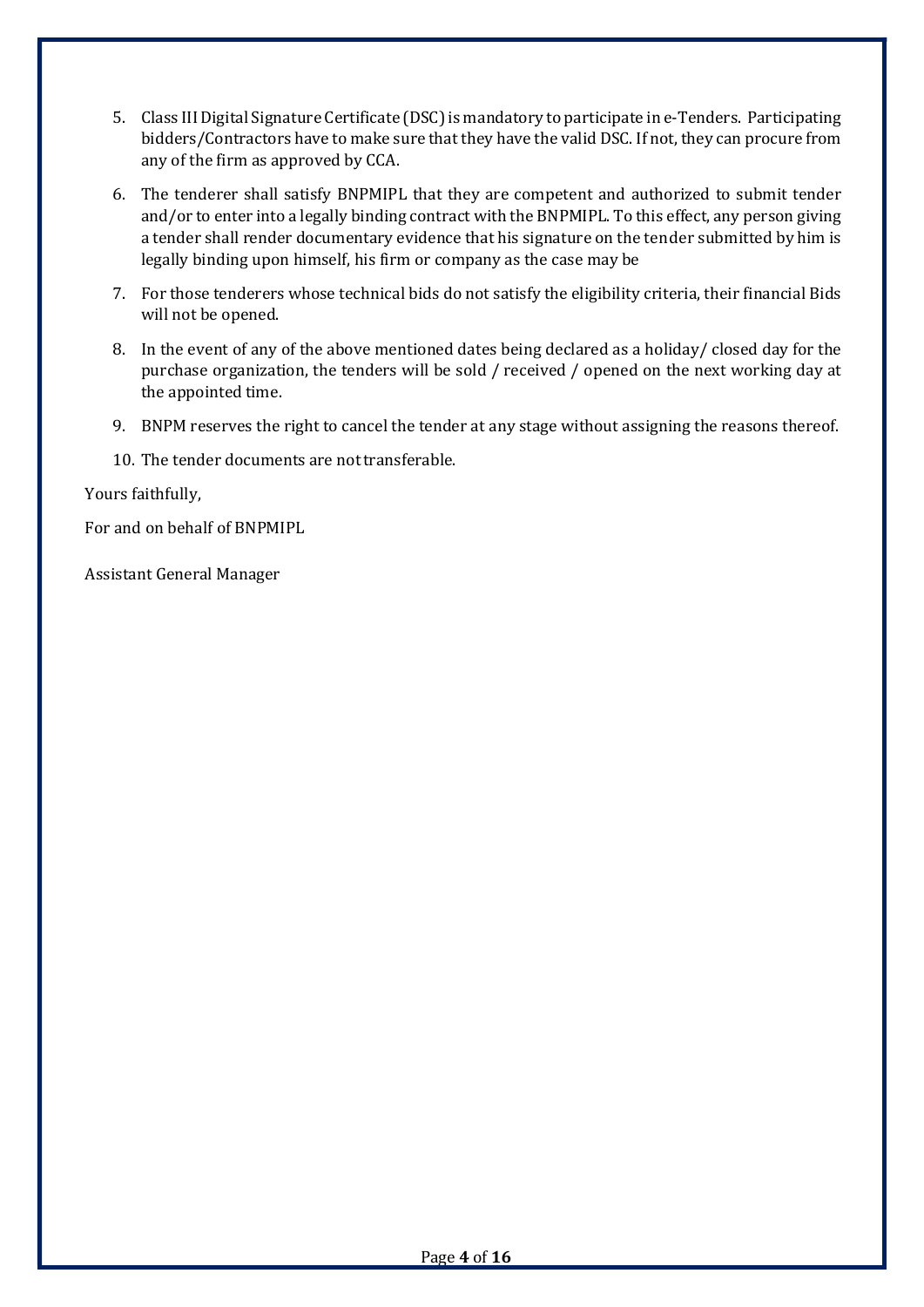## SECTION II : TERMS AND CONDITIONS OF THE TENDER

- 1. Tenders are to be uploaded on e-tendering portal www.tenderwizard.com/BNP only in Two part bid system.
- 2. Part-I –Techno-commercial Bid: Scanned copy of Technical offer (catalogue/brochure etc.), GST, PAN, Bank details etc., along with all sections & annexures of this tender.

### ii) Part II – Price Bid:

Price shall be furnished through e-portal only. Price offer submitted in any other format will be liable for rejection.

- 3. Delivery Schedule: Successful bidder shall complete supplies within 8 weeks from the date issue of purchase order.
- 4. Warranty: Not Applicable
- 5. Security Deposit / Performance Security:- Not Applicable
- 6. Parties who have been black listed /debarred by BNPMIPL/BRBNMPL/SPMCIL or any PSU or any Government Departments are not eligible for submission of this tender.
- 7. Bidder may visit BNPMIPL, before submitting the offer after taking due permission for visiting to understand the requirements.
- 8. No counter conditions shall be accepted.
- 9. Bidders are advised to write the page number on each page of the Technical Bid documents submitted.
- 10. The BNPMIPL reserves the right to accept the offer by individual items and reject any or all tenders without assigning any reason thereof and does not bind itself to accept lowest quotations.
- 11. Manufacturer's name and country of origin of materials offered must be clearly specified. Please quote whether your organisation is large scale industry or small scale industry. If you have NSIC/MSE/MSI/DGS&D Certificate, please attach it to the quotation. Mention your registration details.
- 12. Complete details and ISI specification if any must accompany the quotation. Make/brand of the item shall be stated wherever applicable. If you have got any counter offer as suitable to the material required by us, the same may be shown separately.
- 13. All supplies are subject to inspection and approval before acceptance. Manufacturer/ supplier warranty certificates and manufacturer/Government approved lab test certificate shall be furnished along with the supply, wherever applicable.
- 14. The BNPMIPL reserves the right to modify the quantity specified in this enquiry.
- 15. The prices quoted should be firm till the supplies are completed. Please quote the rates in words and figures. Rates quoted should be door deliver basis at destination including all charges otherwise the quotation is likely to be rejected. Prices quoted for free delivery at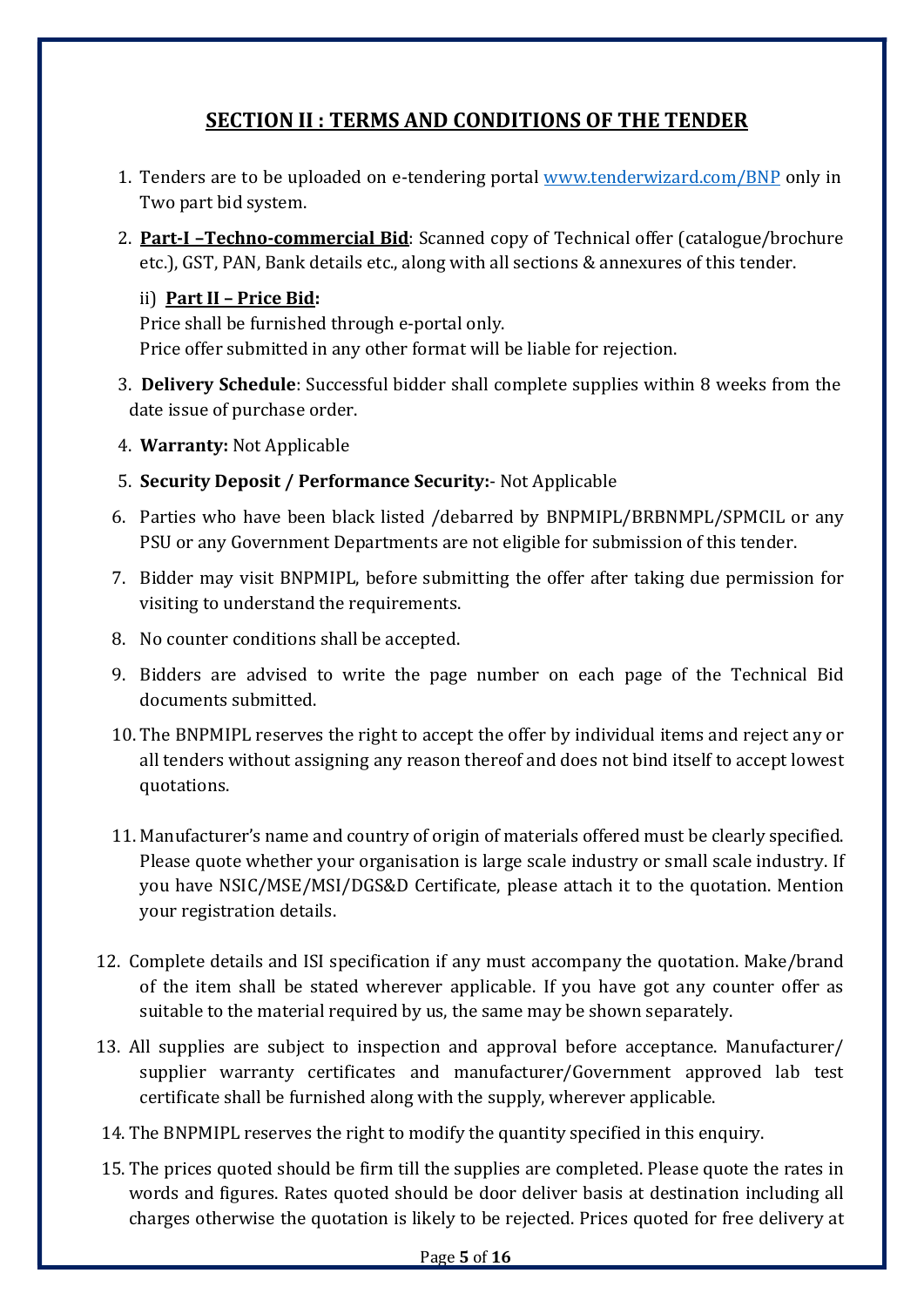destination (i.e., Mysore) will be given preference. If there is no indication regarding the FOR, in the quotation, then it will be considered as FOR destinations. Price quoted should be net and valid for a minimum period of three months from the date of opening of the quotation.

16.(i) The technical bids shall be opened in the first instance and these bids shall be scrutinised and evaluated by the competent committee/ authority with reference to the parameters prescribed in the tender document. Subsequently, in the second stage the financial bids of only technically acceptable offers as decided in first stage shall be opened for further scrutiny and evaluation. Intimation regarding opening of financial bids shall be given to acceptable tenderers to enable them to attend the financial bid opening, if they so desire.

ii) The method of evaluation of bidder for awarding the Contract shall be on consolidated grand total offered by the bidder and will be decided taking into consideration of the total offered price for delivery up to BNPM, Mysore.

(iii) All responsive tenderers shall be evaluated as per the terms & conditions of the tender. The basis for arriving at the lowest responsive bidder shall be as per the price quoted for landed cost at Mysore including GST, packing & forwarding charges, freight, insurance and any other charges etc. and input credit shall be deducted to arrive at the effective price. Effective price shall be considered for arriving the lowest responsive bidder.

(v) Bidder has to quote GST rate as per the HSN code provided in Section XI: Price Schedule. In case of any mismatch in HSN code with respect to offered product, same shall be decided in consultation with winning bidder

- 17. In case the items in the enquiry are covered by any rate contract or running contract finalised by the DGS&D or any other state or central Government, is should be specified in your quotation and accepted contract rates should also be mentioned. It should be confirmed whether you could supply at the RC rates outside rate contract.
- 18. Payment of GST is primarily the responsibility of the seller and will not be paid unless the percentage value is clearly mentioned in the quotations. If no indication regarding GST is recorded in the quotation, the GST will be considered as included.
- 19. Delivery period required for supplying the material should be invariably specified in the quotation.
- 20. In case your quotation is accepted and order is placed on you, the supply against the order should be made within the period stipulated in the order. BNPMIPL reserves the right to recover any loss sustained due to delayed delivery by way of penalty. Failure to supply the material within the stipulated period shall entitle BNPM to impose liquidated damages without assigning any reasons @ 0.5% (Half Percent) of the total value of the item covered in order as LD per week or part thereof subject to a maximum of 10% (Ten Percent) which you unconditionally and expressly agree to unless extension is obtained in writing from the office on valid ground before expiry of delivery period.
- 21. If the deliveries are not maintained and due to that account BNPM is forced to buy the material at your risk and cost from elsewhere after due notice to you, the loss or damage that may be sustained there by will be recovered from the defaulting supplier.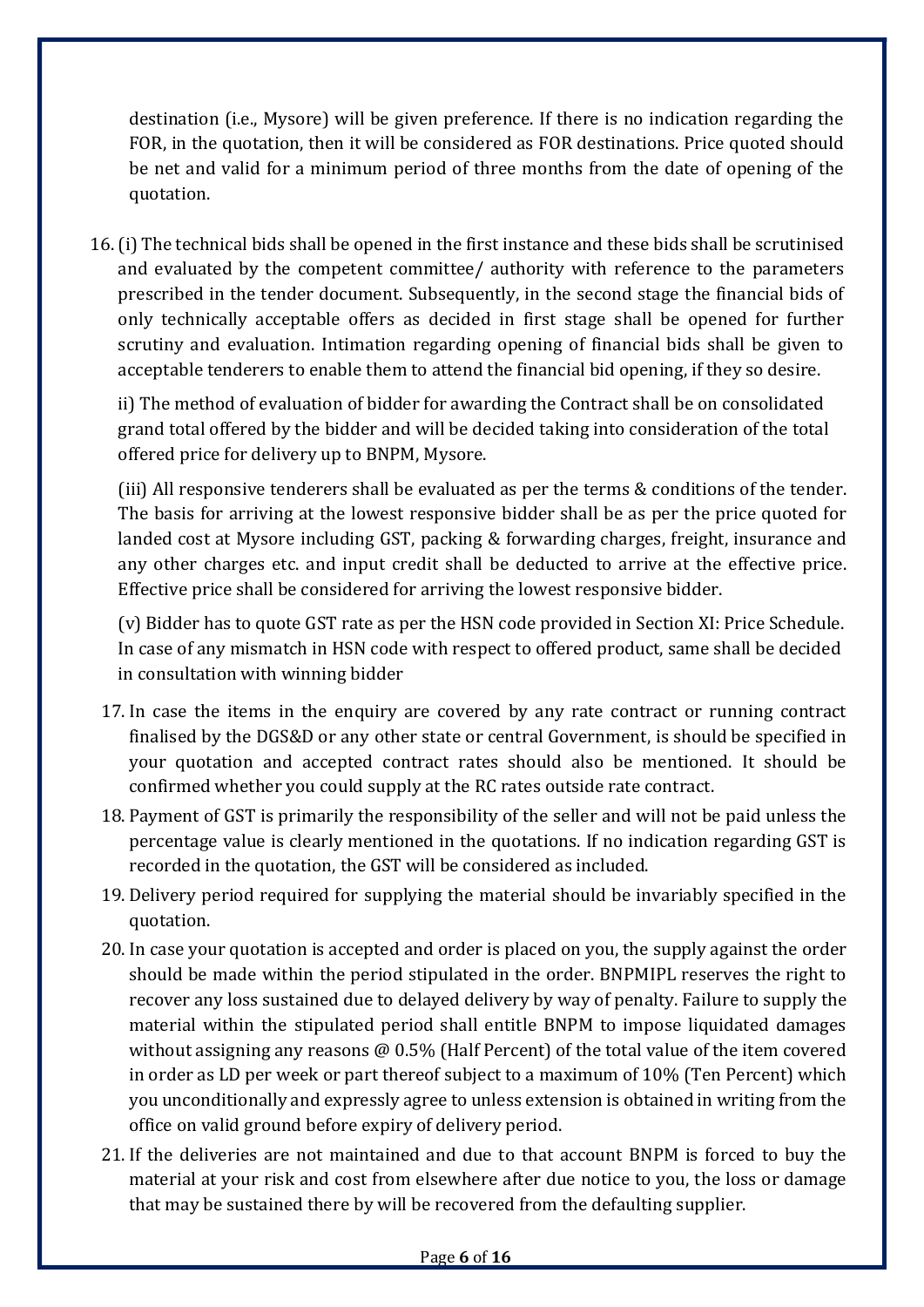- 22. Payment terms: 100% (Hundred Percent) within 30 (Thirty) days on receipt and acceptance of material at our site in good condition.
- 23. Settlement of Disputes through Arbitration: All disputes and differences of any kind whatsoever arising out of or in connection with the contract, whether during the progress of the work or after their completion except accepted matters shall be settled through arbitration process as per the Arbitration & Conciliation Act, 1996. The venue of arbitration shall be Mysore, Karnataka
- 24. Legal Jurisdiction: The Courts of Mysore (Karnataka State) shall alone have jurisdiction to decide on any legal matter of dispute whatsoever arising out or in respect of the contract.
- 25. Force Majeure: In the event of any unforeseen event directly interfering with the supply of stores arising during the currency of the contract, such as war, hostilities, acts of the public enemy, civil commotion, sabotage, fires, floods, explosions, epidemics, quarantine restrictions, strikes, lockouts, or acts of God, the Contractor shall, within a week from the commencement thereof, notify the same in writing to the Purchaser with reasonable evidence thereof. Unless otherwise directed by BNPM in writing, the supplier shall continue to perform its obligations under the contract as far as reasonably practical, and shall seek all reasonable alternative means for performance not prevented by the Force Majeure event. If the force majeure condition(s) mentioned above be in force for a period of 90 days or more at any time, either party shall have the option to terminate the contract on expiry of 90 days of commencement of such force majeure by giving 14 days' notice to the other party in writing. In case of such termination, no damages shall be claimed by either party against the other, save and except those which had occurred under any other clause of this contract prior to such termination.
- 26. Fore-Closure Clause: If at any time during the continuation of this contract, the use of material ordered in this contract is completely banned or due to drastic change in Government policy its use as, raw material is discontinued or is declared hazardous to public health or cause rising to civil commotion, epidemics, wide-spread strikes and 21 days' notice of such eventualities is given by purchaser to the seller, the seller without any right to enforce the contract, will agree to the fore-close the performance of balance portion of this contract and in that event no claim for damages or loss will be lodged against the purchaser.
- 27. Rights of Rejection: BNPMIPL reserves the right to reject any or all the applied bids without assigning any reason whatsoever. The enquiry can be rejected on national security grounds.
- 28. Preference for Micro and Small Enterprises (\*MSEs): Public procurement policy for Micro and Small Enterprises (MSEs) order, 2012 as notified by Govt of India (GOI) along with its amendments as available in www.msme.gov.in shall be applicable to this tender.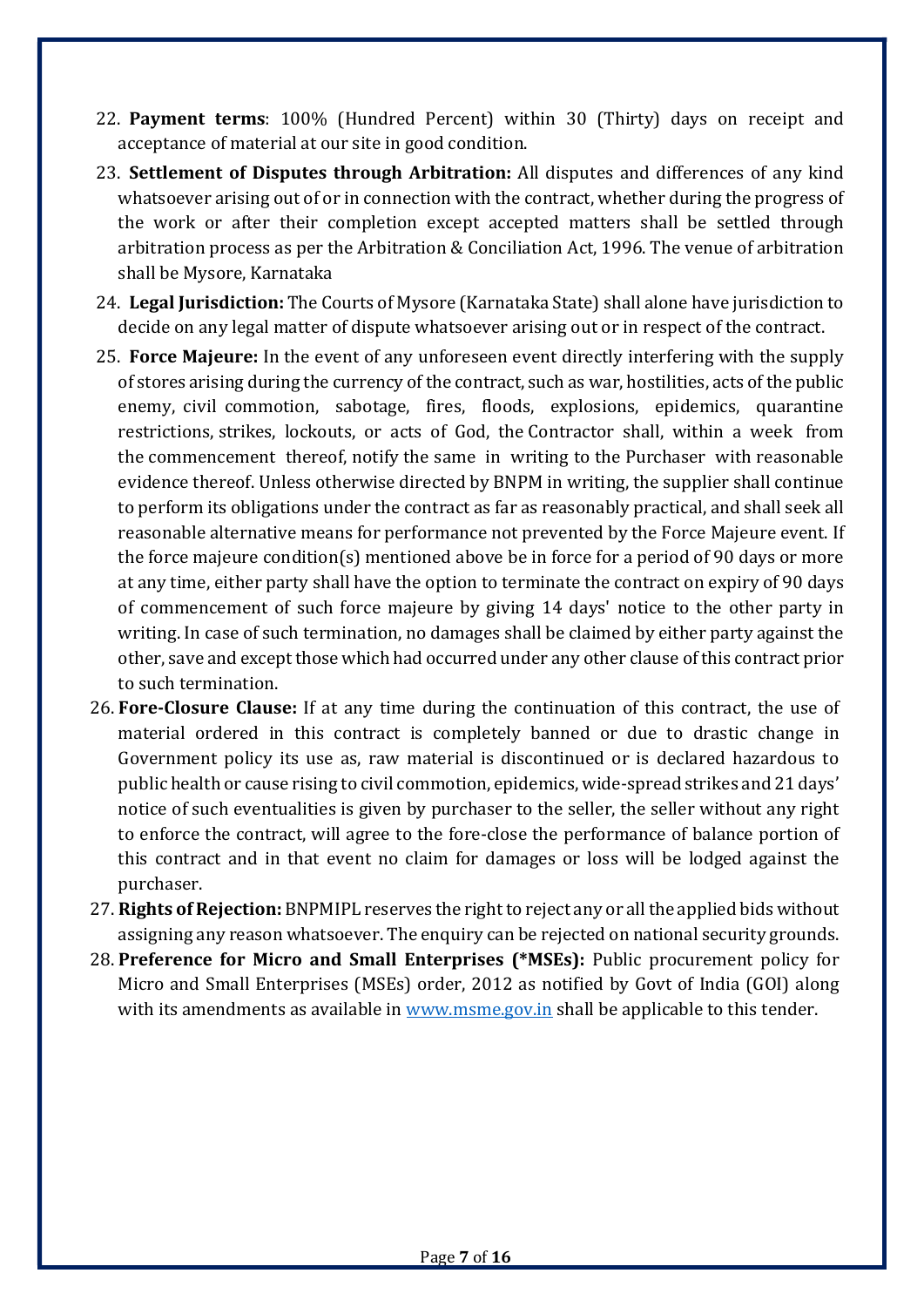I/we engage to supply the material(s) to your engineering store, BNPMIPL and comply the following:

- 1. Tender schedule and technical specification indicated.
- 2. Item/tender specific conditions for this tender.
- 3. Terms and conditions enclosed.
- 4. I/we confirm that set off for the GST, etc. Paid on the inputs have been taken into consideration in the above quoted price and further agree to pass on such additional duties as sets offs as may become available in future under GST, etc.
- 5. This offer is valid for 90 (Ninety) days from the date of opening of the tender.
- 6. That we have not been debarred by BNPMIPL/BRBNMPL/SPMCIL and any other Government/Undertakings (Annexure-B enclosed).

| Signature & Seal Place | Name of Authorized           |
|------------------------|------------------------------|
| & Date:                | Signatory:                   |
|                        | Tel. No./Fax. No./Mobile No. |
| Address:               | Email                        |
|                        | Id:                          |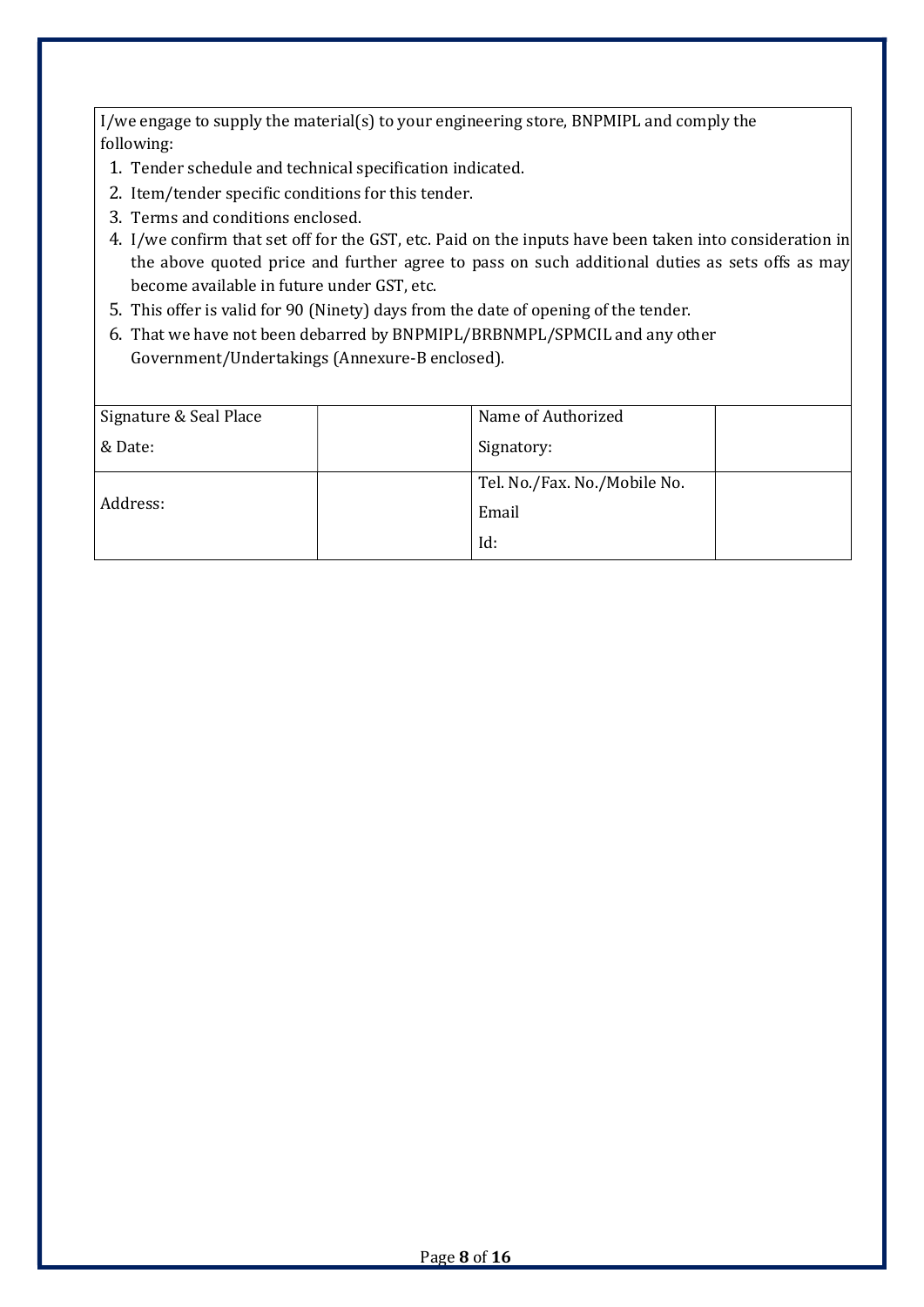## Section III; Technical Specification

| S.             | Item                                                 | <b>UOM</b> | Qty |
|----------------|------------------------------------------------------|------------|-----|
| N <sub>o</sub> |                                                      |            |     |
| 1              | C-channel, Size: 75 x40 x 4.8 mm, MOC : MS           | Kgs        | 300 |
| $\mathbf{2}$   | MS Channel 100 x 50 x 5                              | Kgs        | 402 |
| 3              | C - channel, Size: 125 x65 x 5.3 mm, MOC : MS        | Kgs        | 393 |
| 4              | MS Angle 25x25x3mm                                   | <b>Kgs</b> | 33  |
| 5              | "L" angle, Size: $40 \times 40 \times 6$ mm, MOC: MS | <b>Kgs</b> | 210 |
| 6              | MS Angle (50x50x6)mm                                 | <b>Kgs</b> | 270 |
| 7              | angle, Size: 75x 75 x 8 mm, MOC : MS,                | <b>Kgs</b> | 161 |
| 8              | angle, Size: 100 x 100 x 10 mm, MOC : MS,            | <b>Kgs</b> | 269 |
| 9              | - Beam (ISLB), Size: 75 x 50 x 3.7 mm, MOC: MS       | <b>Kgs</b> | 73  |
| 10             | I - Beam (ISMB), Size: 100 x 50 x 4.7 mm, MOC : MS   | <b>Kgs</b> | 107 |

(To be signed & stamped and submitted along with Techno-commercial Bid Part –I)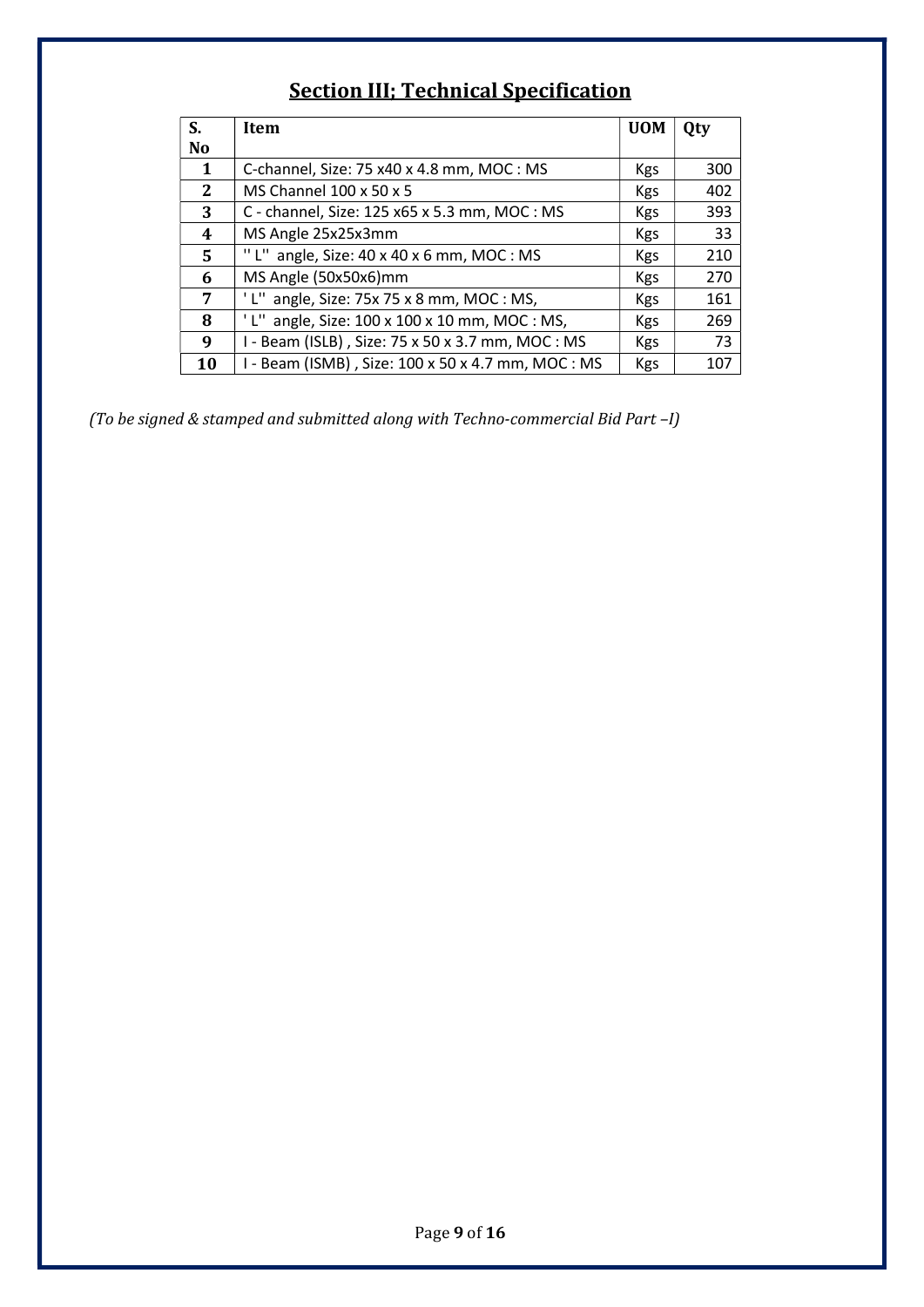## SECTION IV: QUALITY CONTROL REQUIREMENTS & COMPLIANCE STATEMENT

- 1. Quality: Quality is essence of this tender. The bidder shall supply the material as per the specifications mentioned in Technical & Material Specifications. The material supplied will be inspected at our factory. Quantity as ascertained on receipt of above material at our site will be treated as quantity supplied wherever the package/materials are received intact.
- 2. Rejection: Materials not meeting our specification will be rejected outright and the rejected material shall be taken back within 7 days at the cost and risk of the supplier and replacement should be made within 15 days from the date of intimation. No payment shall be made for rejected item.

#### A) Technical Compliance Statement:

| S.<br>N <sub>0</sub> | Item                                                    | <b>UOM</b> | Qty | Whether<br>agreed by<br>the bidder | <b>Deviation</b><br>if any |
|----------------------|---------------------------------------------------------|------------|-----|------------------------------------|----------------------------|
| 1                    | C-channel, Size: 75 x40 x 4.8 mm, MOC: MS               | <b>Kgs</b> | 300 |                                    |                            |
| 2                    | MS Channel 100 x 50 x 5                                 | <b>Kgs</b> | 402 |                                    |                            |
| 3                    | C - channel, Size: 125 x65 x 5.3 mm, MOC : MS           | <b>Kgs</b> | 393 |                                    |                            |
| 4                    | MS Angle 25x25x3mm                                      | <b>Kgs</b> | 33  |                                    |                            |
| 5.                   | "L" angle, Size: $40 \times 40 \times 6$ mm, MOC: MS    | <b>Kgs</b> | 210 |                                    |                            |
| 6                    | MS Angle (50x50x6)mm                                    | <b>Kgs</b> | 270 |                                    |                            |
| 7                    | L" angle, Size: $75x 75x 8$ mm, MOC: MS,                | <b>Kgs</b> | 161 |                                    |                            |
| 8                    | L" angle, Size: $100 \times 100 \times 10$ mm, MOC: MS, | <b>Kgs</b> | 269 |                                    |                            |
| 9                    | I - Beam (ISLB), Size: 75 x 50 x 3.7 mm, MOC : MS       | <b>Kgs</b> | 73  |                                    |                            |
| 10                   | I - Beam (ISMB), Size: 100 x 50 x 4.7 mm, MOC : MS      | <b>Kgs</b> | 107 |                                    |                            |

#### B) Commercial Compliance Statement

| Sl.<br>No. | <b>Features</b>       | Requirements of BNPMIPL, Terms &<br>conditions | Whether<br>Agreed<br>by<br>the firm | Deviation,<br>if any |
|------------|-----------------------|------------------------------------------------|-------------------------------------|----------------------|
|            | Payment Terms         | As mentioned in Sl.No.22 of Section II         | <b>Yes agreed</b>                   |                      |
|            | Liquidated<br>Damages | As mentioned in Sl.No.20 of Section II         | Yes agreed                          |                      |
| 3          | <b>Risk Purchase</b>  | As mentioned in Sl No.21 of Section II         | <b>Yes agreed</b>                   |                      |
| 4          | No. of pages          | Total number of pages in Technical Bid         |                                     |                      |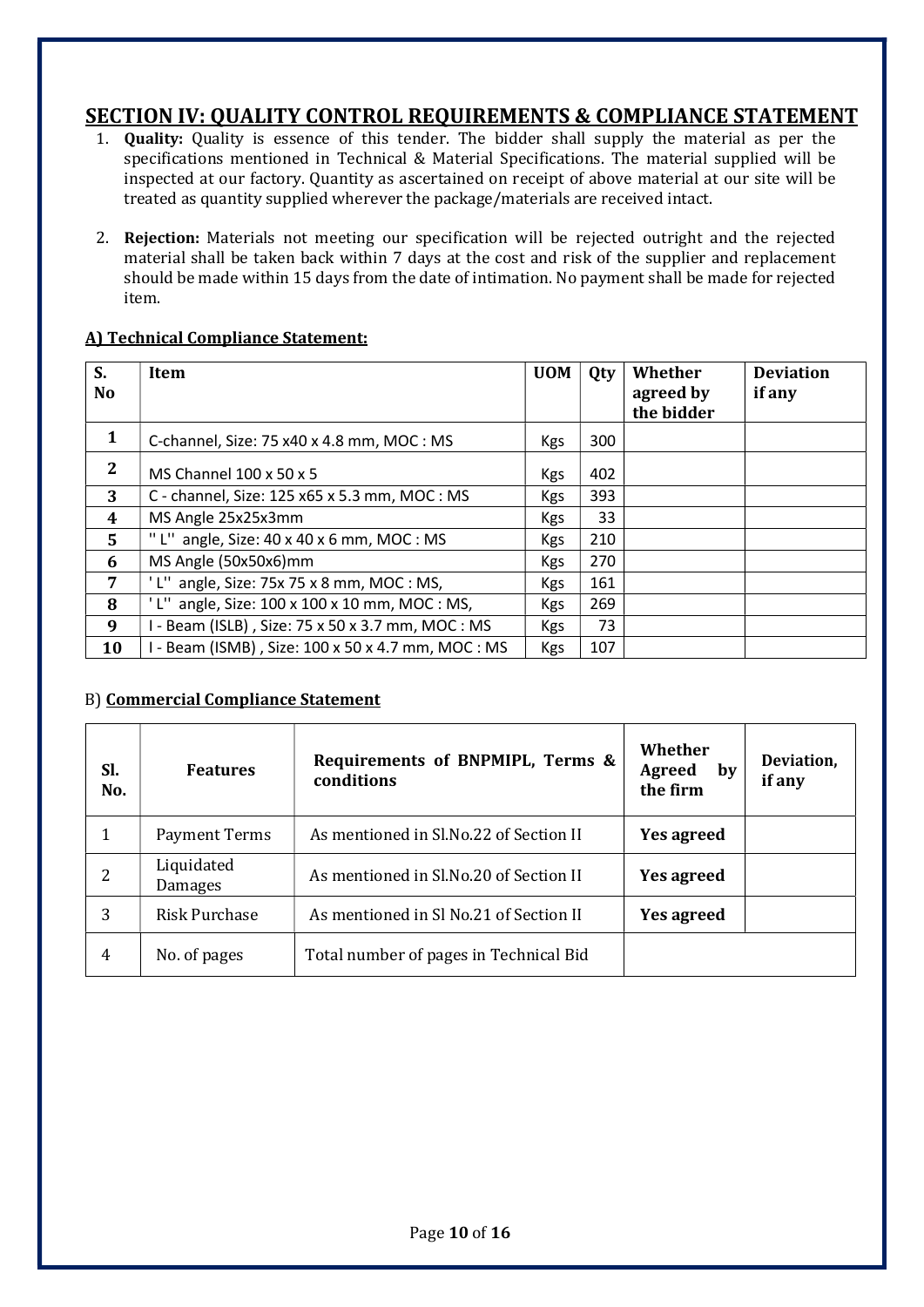## ANNEXURE –A

Any bidder from a country which shares a land border with India will be eligible to bid in the tender only if the bidder is registered with the Competent Authority (The Registered Committee constituted by the Department for Promotion of Industry and Internal Trade)

- I) Bidder means any person or firm or company, including any member of a consortium or joint venture (that is an association of several persons, or firms, or companies), every artificial judicial person not falling in any of the descriptions of bidders stated hereinbefore, including any agency branch or office controlled by such person participating in a procurement process.
- II) "Bidder from a country which shares a land border with India" for the purpose of this order means:
	- a) An entity incorporated, established or registered in such a country; or
	- b) A subsidiary controlled through entities incorporated, established or registered in such a country, or
	- c) An entity substantially controlled through entities incorporated, established or registered in such a country, or
	- d) An entity whose beneficial owner is situated in such a country; or
	- e) An India (or other) agent of such an entity; or
	- f) A natural person who is a citizen of such a country; or
	- g) A consortium or joint venture where any member of the consortium or joint venture falls under any of the above.
- III) The beneficial owner for the purpose of (iii) above will be as under :-
- 1) In case of a company or limited liability partnership, the beneficial owner is the natural person (s), who, whether acting alone or together, or through one or more judicial person, has a controlling ownership interest or who exercise control through other means.

Further explanation:

- a) "Continuing ownership interest" means ownership of or entitlement to more than twenty five per cent of shares or capital or profits of the company;
- b) "Control" shall include the right to appoint majority of the director or to control the management or policy decision including by virtue of their shareholding or management rights or shareholder agreements or voting agreements;
- 2) In case of partnership firm, the beneficial owner is the natural person(s) who, whether acting alone or together, or through one or more judicial person, has ownership of entitlement to more than fifteen percent of capital or profits of the partnership;
- 3) In case of an unincorporated association or body of individuals, the beneficial owner is the natural person(s), who , whether acting alone or together, or through one or more judicial person, has ownership of or entitlement to more than fifteen percent of the property or capital or profits of such association or body of individuals;
- 4) Where no natural person is identified under (1) or (2) or (3) above, the beneficial owner is the relevant natural person who holds the position of senior managing official;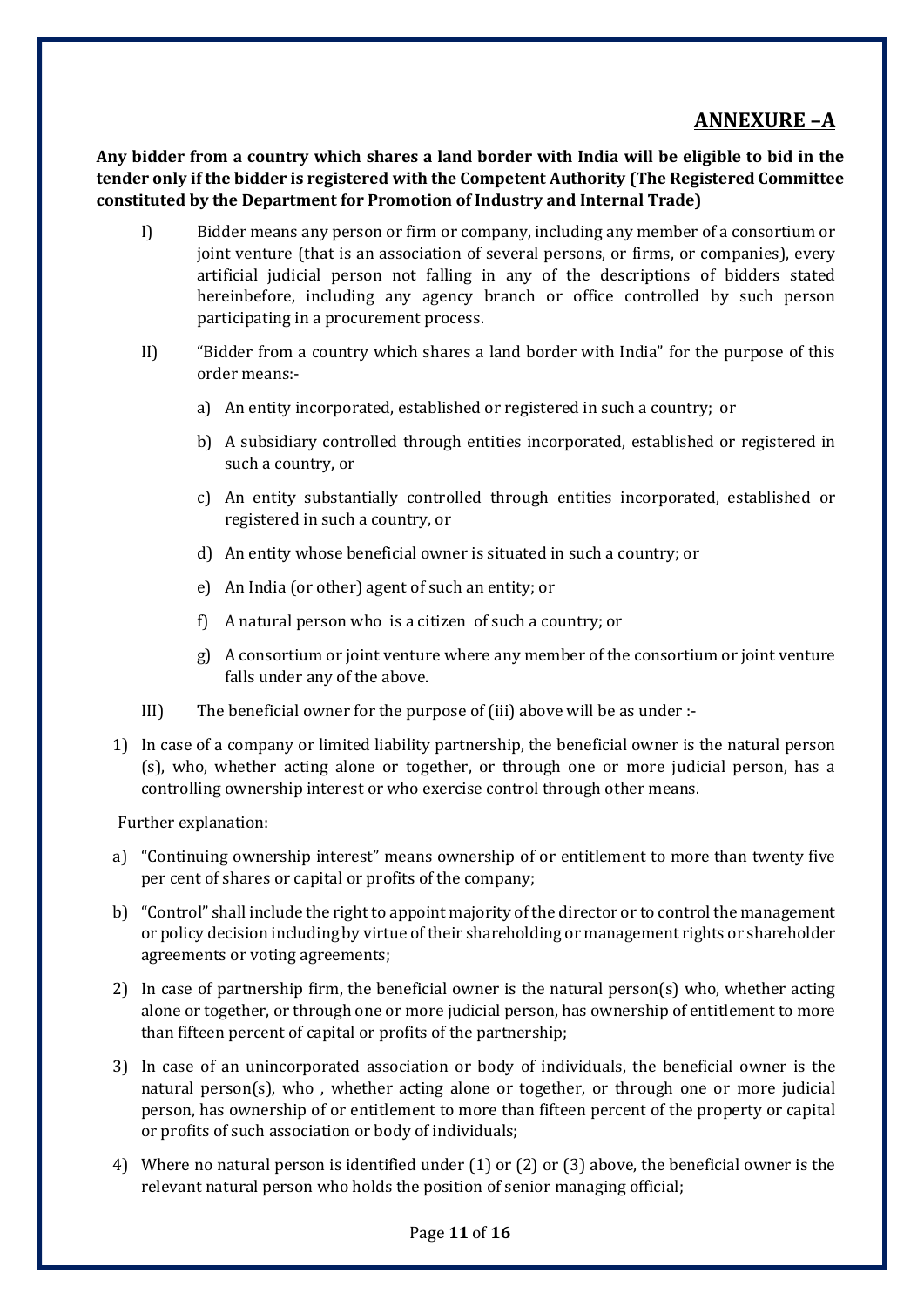5) In case of a trust, the identification of beneficial owners(s) shall include identification of the author of the trust, the trustee, the beneficiaries with fifteen percent or more interest in the trust and any other natural person exercising ultimate effective control over the trust through a chain of control or ownership

IV) An agent is a person employed to do any act for any another, or to represent another in dealings with tired person.

V) The successful bidder shall not be allowed to sub contract works to any contractor from a country which shares a land border with India unless such contractor is registered with the Competent Authority.

vi) A bidder is permitted to procure raw material, components, sub-assemblies etc. from the vendors from countries which shares a land border with India. Such vendors will not be required to be registered with the competent authority, as it is not regarded as sub-contracting.

vii) However, in case a bidder has proposed to supply finished goods procured directly/indirectly from the vendors from the countries sharing land border with India, such vendor will be required to be registered with the competent authority.

I have read the above clause regarding restrictions on procurement from a bidder of a country which shares a land border with India. I hereby certify that M/s ………………………………………………………………. is not from such a country or, if from such a country, has been registered with the Competent Authority. I hereby certify that M/s ………………………………….………………………………………. fulfills all requirements in this regard and is eligible to be considered." (where applicable, evidence of valid registration by the Competent Authority shall be attached)

I, the undersigned, declare that the item …………………... originate in …………………… (Name of the country).

Signature

Name---------------------------------------------------------

Designation-------------------------------------------------

Date----------------------------------------------------------

Stamp of the Organization-------------------------------

Authorized Signature with stamp & date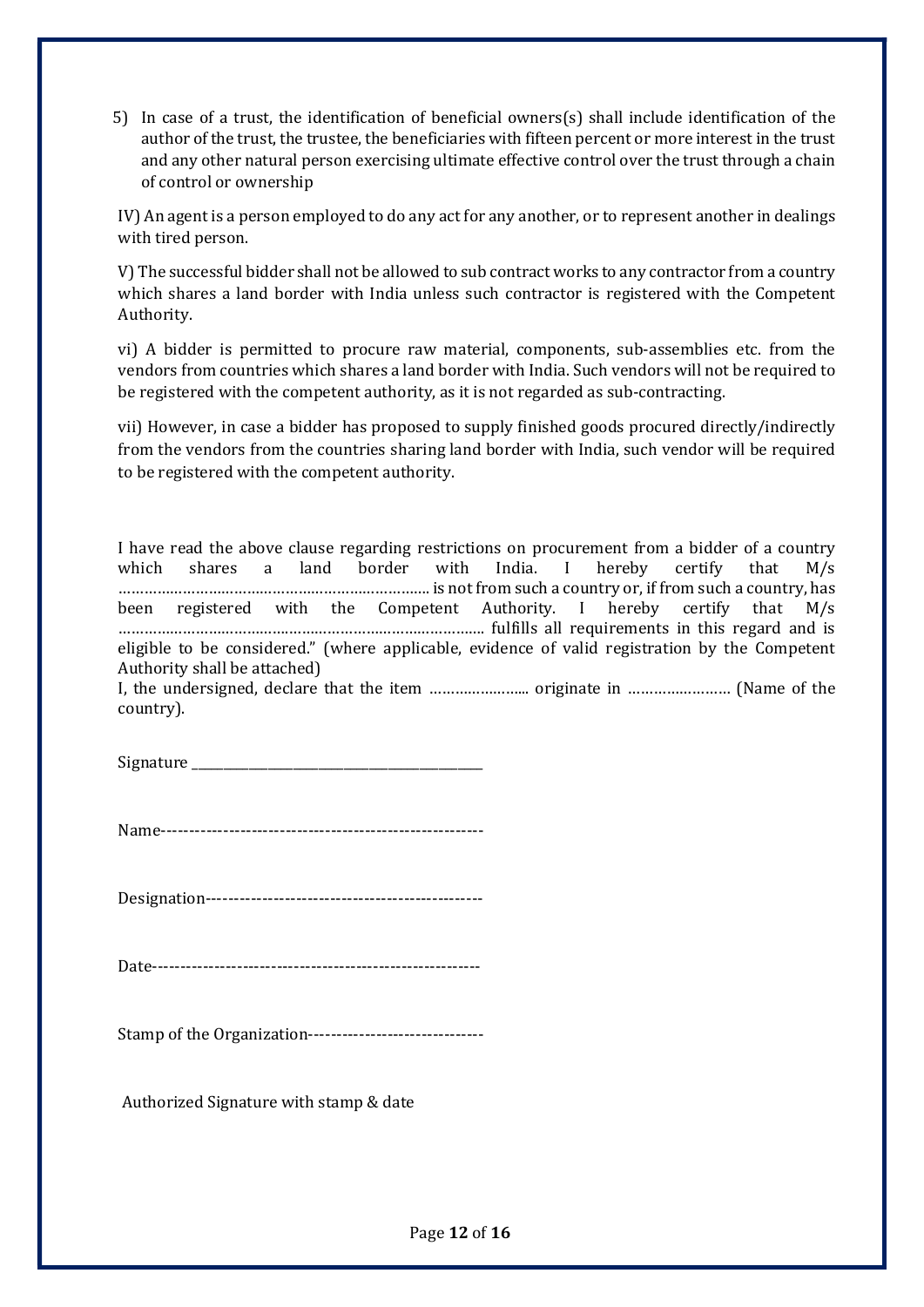## ANNEXURE –B

#### e-Tender No: BNPM/OTE/SI/0085/2022-23 dated 20.05.2022

#### (To be submitted on the letterhead)

#### DECLARATION

We do hereby declare that,

1. We have not been blacklisted/ debarred by BNPMIPL/ BRBNMPL/ SPMCIL or any Govt. Departments. The information provided above is correct and true to the best of my knowledge and belief.

2. We do hereby declare that we have read and understood all terms and conditions of tender document including Technical Specification, Quality Control Criteria and confirm to abide to those conditions without any counter conditions.

3. The director/proprietor of the bidding firm are not closely related to BNPMIPL.

In case, at any time the information furnished is found to be false, you may disqualify/ debar me/ us as deemed fit.

Signature  $\Box$ 

Name---------------------------------------------------------

Designation-------------------------------------------------

Date----------------------------------------------------------

Stamp of the Organization-----------------------------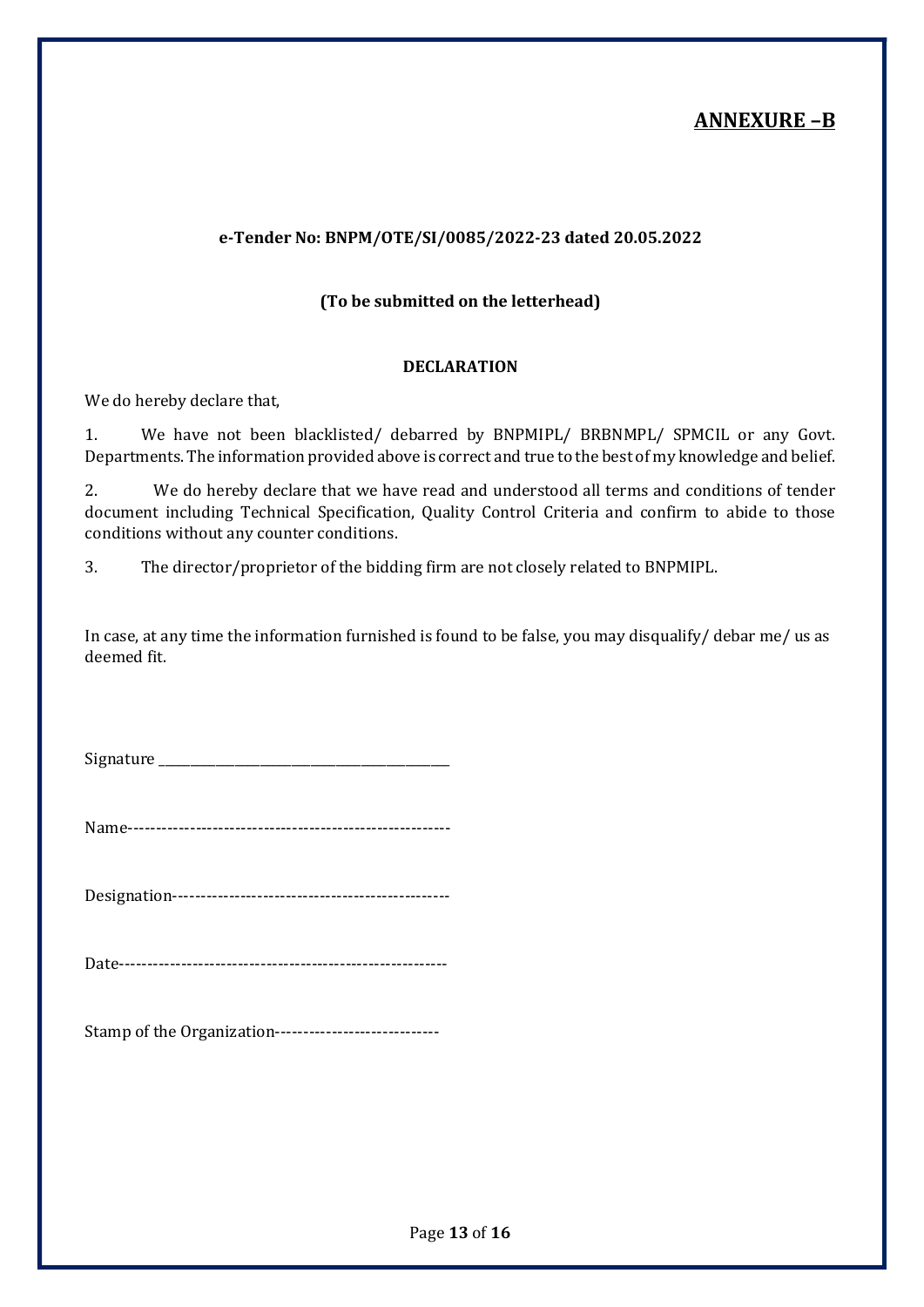## ANNEXURE C

## e-Tender No: BNPM/OTE/SI/0085/2022-23 dated 20.05.2022 (To be submitted on the letterhead)

We, the undersigned, declare that we will automatically be suspended from months, if we are withdrawing our Bid during the period of bid validity (or) fail / refuse to furnish the performance security / execute the contract, if awarded.

Signature \_\_\_\_\_\_\_\_\_\_\_\_\_\_\_\_\_\_\_\_\_\_\_\_\_\_\_\_\_\_\_\_\_\_\_\_\_\_\_\_\_\_\_\_\_\_

Name---------------------------------------------------------

Designation-------------------------------------------------

Date----------------------------------------------------------

Stamp of the Organization-------------------------------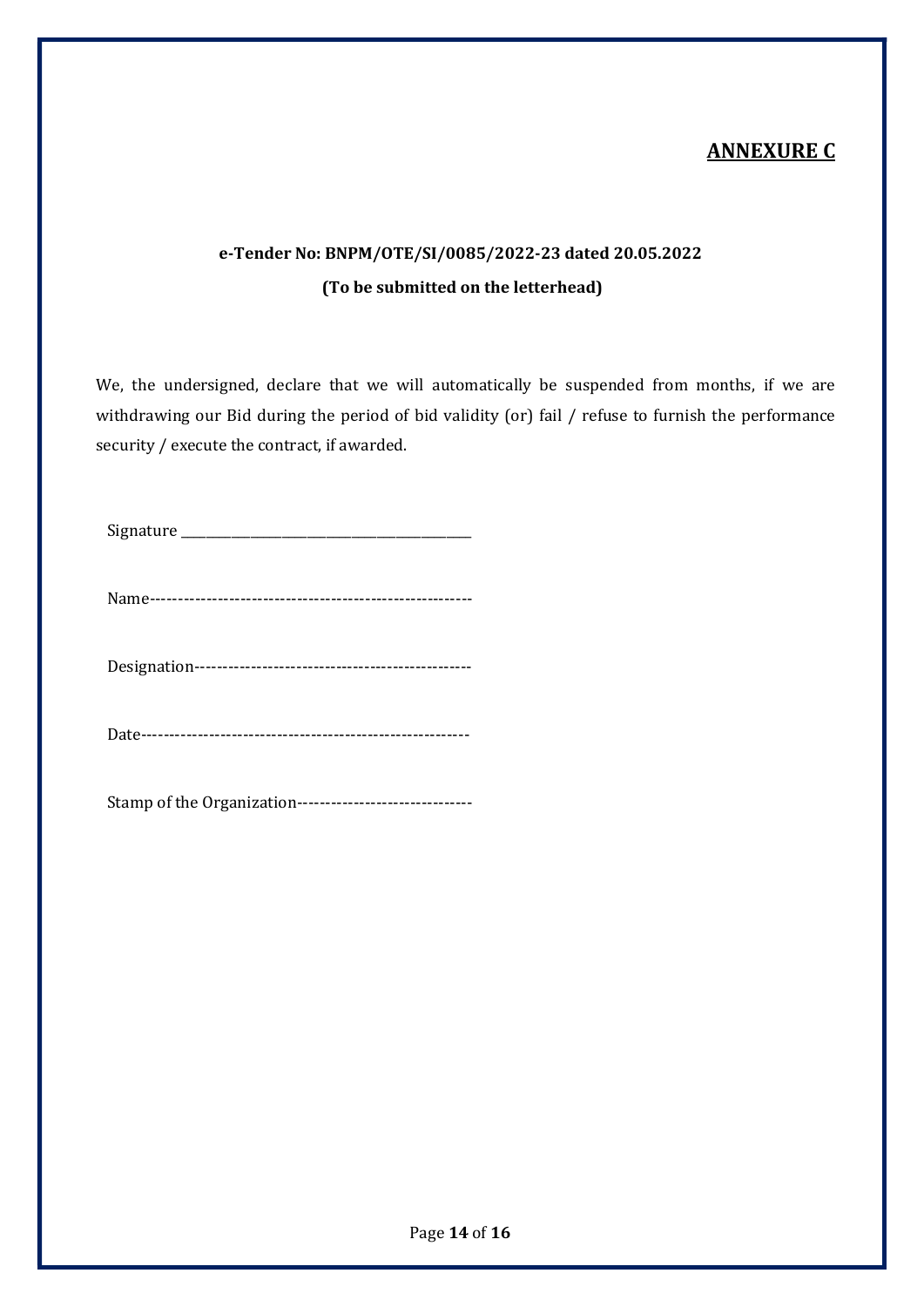## SECTION V: PRICE BID FORMAT (TO BE FILLED ONLINE THROUGH E-TENDER PORTAL)

Dear Sir,

Sub: Price bid for Supply of Structural Items at BNPM Plant, Mysore

#### Ref: e-Tender No: BNPM/OTE/SI/0085/2022-23 dated 20.05.2022

We have received and understood the above tender enquiry and are pleased to submit our price bid as under:

| Sch.<br>No. | Description                                             | <b>UOM</b>           | Qty              | HSN/<br>SAC | Basic<br>Unit<br>price<br>(INR) | P&F,<br>Freight &<br>Transit<br>Insurance<br>& any<br>other<br>charges(if<br>any) per<br>unit (INR) | <b>Unit Price</b><br>(incl. of P&F,<br>Freight,<br>Transit<br>Insurance &<br>any other<br>charges (if<br>any) excl. of<br>GST)<br>(INR) | <b>GST</b><br>(% ) | GST on<br>Unit<br>Price<br>(INR) | Total<br>Unit<br>Price<br>(incl. of<br>GST)<br>(INR) | Less:<br>Input<br>Credit<br>(GST)<br>(INR) | Effective<br><b>Unit Price</b><br>(net of<br>input tax<br>credit)<br>(F.0.R)<br>Mysore)<br>(INR) | Total<br>Effective<br>price<br>(net of<br>input tax<br>credit)<br>(F.0.R)<br>Mysore)<br>(INR) |
|-------------|---------------------------------------------------------|----------------------|------------------|-------------|---------------------------------|-----------------------------------------------------------------------------------------------------|-----------------------------------------------------------------------------------------------------------------------------------------|--------------------|----------------------------------|------------------------------------------------------|--------------------------------------------|--------------------------------------------------------------------------------------------------|-----------------------------------------------------------------------------------------------|
|             |                                                         | $\blacktriangledown$ | $\boldsymbol{A}$ |             | B                               | $\mathsf{C}$                                                                                        | $D=B+C$                                                                                                                                 | E                  | $F = D*E$                        | $G=D+F$                                              | $H = F$                                    | $I = G - H$                                                                                      | $J=I^*A$                                                                                      |
| 1.          | C-channel, Size: 75 x40 x 4.8<br>mm, MOC: MS            | Kgs                  |                  |             |                                 |                                                                                                     |                                                                                                                                         |                    |                                  |                                                      |                                            |                                                                                                  |                                                                                               |
| 2.          | MS Channel 100 x 50 x 5                                 | Kgs                  |                  |             |                                 |                                                                                                     |                                                                                                                                         |                    |                                  |                                                      |                                            |                                                                                                  |                                                                                               |
| 3.          | C - channel, Size: 125 x65 x<br>5.3 mm, MOC: MS         | Kgs                  |                  |             |                                 |                                                                                                     |                                                                                                                                         |                    |                                  |                                                      |                                            |                                                                                                  |                                                                                               |
| 4.          | MS Angle 25x25x3mm                                      | Kgs                  |                  |             |                                 |                                                                                                     |                                                                                                                                         |                    |                                  |                                                      |                                            |                                                                                                  |                                                                                               |
| 5.          | "L" angle, Size: $40 \times 40 \times 6$<br>mm, MOC: MS | Kgs                  |                  |             |                                 |                                                                                                     |                                                                                                                                         |                    |                                  |                                                      |                                            |                                                                                                  |                                                                                               |